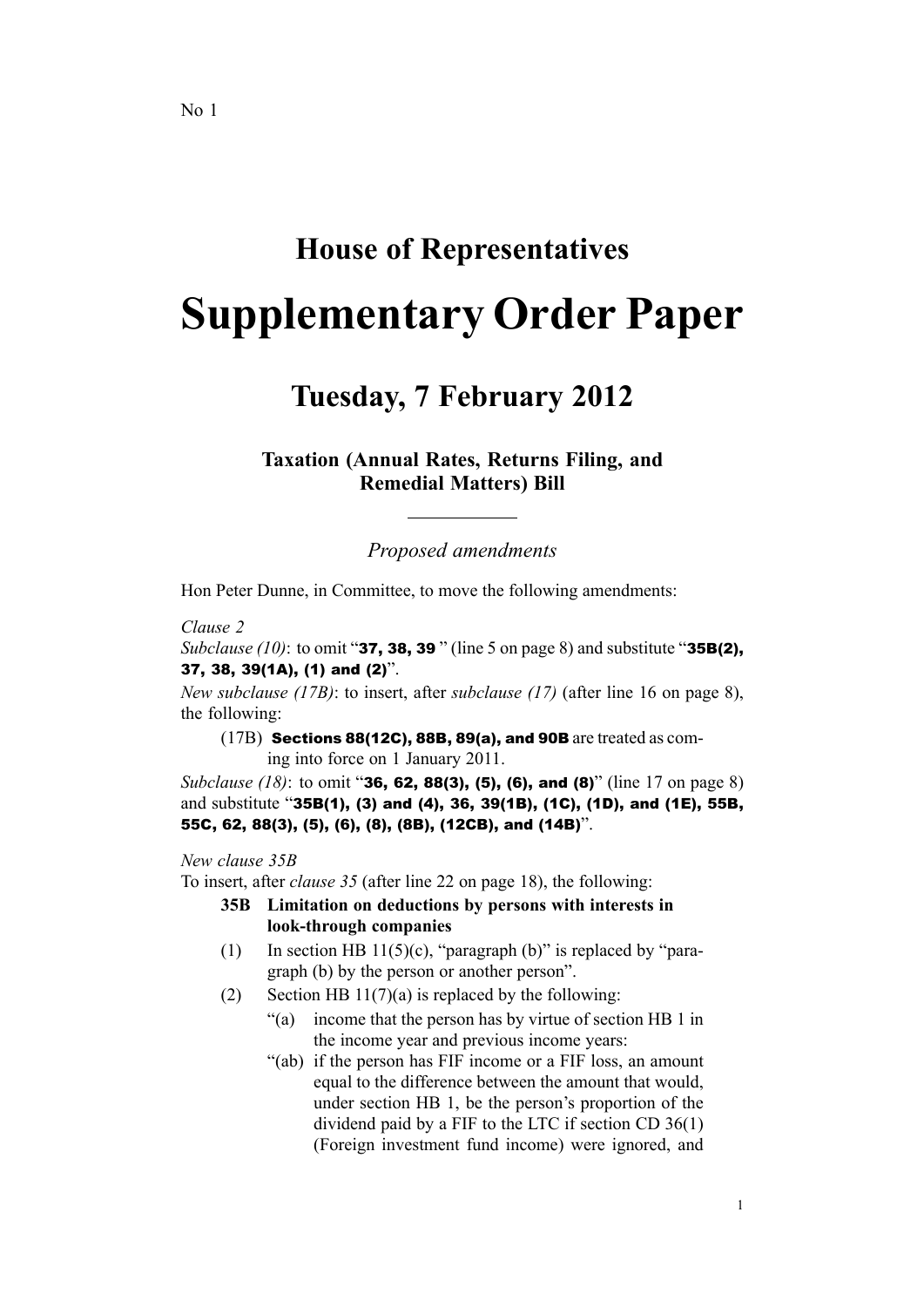SOP No 1

the amount that is the person's FIF income, for the relevant income year and FIF."

- (3) Section HB 11(12) is replaced by the following:
- "*Some definitions*
- " $(12)$  In this section,—

"**guarantor** means––

- "(a) <sup>a</sup> person (**person A**) who has an effective look-through interest for the LTC, if—
	- "(i) person A, ignoring section HB 1, secures the relevant debt by guarantee or indemnity:
	- " $(iii)$  an owner's associate of person A secures the relevant debt by guarantee or indemnity:
- $\degree$ (b) a person who is not described in **paragraph (a)(i) and** (ii) but who secures the relevant debt by guarantee or indemnity, if person A or an owner's associate also secures the relevant debt as described in **paragraph (a)(i)** or (ii)

"**look-through company deduction** means, for the person and the income year, the amount of the deductions that the person would be allowed if they were treated as having only income and deductions arising from the application of this subpart

"**owner's associate** means <sup>a</sup> person who does not have an effective look-through interest for the LTC and who is—

- "(a) <sup>a</sup> relative of <sup>a</sup> person who has an effective look-through interest for the LTC:
- "(b) <sup>a</sup> trustee who is associated in their capacity of trustee, with <sup>a</sup> person who has an effective look-through interest for the LTC

"**recourse property** means property which <sup>a</sup> creditor has recourse to, to enforce <sup>a</sup> guarantee or indemnity for the relevant debt, if the guarantee or indemnity expressly provides recourse to only that property

"**secured amounts** means, for the person, the lesser of the following applicable amounts:

- "(a) the amount of the look-through company's debt ignoring section HB 1 (the **secured debt**) for which the person is <sup>a</sup> guarantor, divided by the total number of guarantors for the secured debt:
- "(b) the proportion of the market value of recourse property that is attributable to the person, net of higher-ranking calls whether actual, future or contingent."
- (4) In section HB 11, in the list of defined terms, "FIF loss", "guarantor", "owner's associate", and "recourse property" are inserted.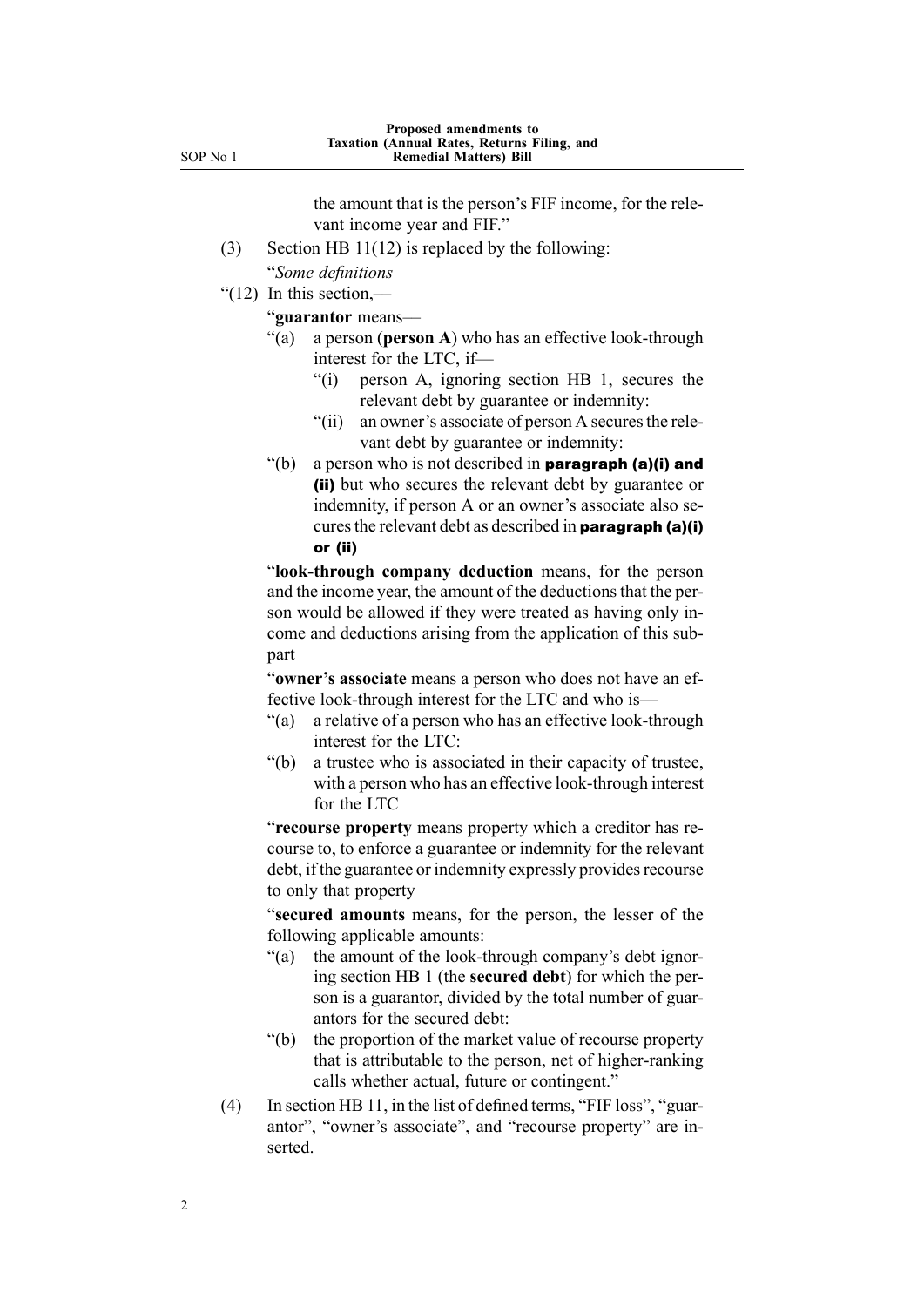*Clause 39*

*New subclause (1A)*: to insert, before *subclause (1)* (before line 9 on page 19), the following:

- (1A) Section HG  $11(7)(a)$  is replaced by the following:
	- "(a) income that the partner has by virtue of section HG 2 in the income year and previous income years:
	- "(ab) if the partner has FIF income or <sup>a</sup> FIF loss, an amount equal to the difference between the amount that would be the partner's share of the dividend paid by <sup>a</sup> FIF to the limited partnership if section CD 36(1) (Foreign investment fund income) were ignored, and the amount that is the partner's FIF income, for the relevant income year and FIF."

*New subclauses (1B) to (1E)*: to insert, after *subclause (1)* (after line 16 on page 19), the following:

(1B) In section HG 11(12), after the definition of **capital contribution**, the following is inserted:

"**guarantor** means––

- "(a) a partner, if
	- $f(i)$  the partner secures the relevant debt by guarantee or indemnity:
	- "(ii) the partner's associate secures the relevant debt by guarantee or indemnity:
- $\degree$ (b) a person who is not described in **paragraph (a)(i) and** (ii) but who secures the relevant debt by guarantee or indemnity, if the partner or <sup>a</sup> partner's associate also secures the relevant debt as described in **paragraph**  $(a)(i)$  or  $(ii)$ ".
- (1C) In section HG 11(12), in the definition of **partner's associate**, paragraph (a), "partner" is replaced by "partner, but excluding <sup>a</sup> person under paragraph (v) of the definition of **relative** in section YA 1 (Definitions)".
- (1D) In section HG 11(12), the definition of **secured amounts** is replaced by the following:

"**recourse property** means property which <sup>a</sup> creditor has recourse to, to enforce <sup>a</sup> guarantee or indemnity for the relevant debt, if the guarantee or indemnity expressly provides recourse to only that property

"**secured amounts** means, for the partner, the lesser of the following applicable amounts—

"(a) the amount of the limited partnership's debt ignoring section HG 2 (the **secured debt**) for which the partner is <sup>a</sup> guarantor, divided by the total number of guarantors for the secured debt: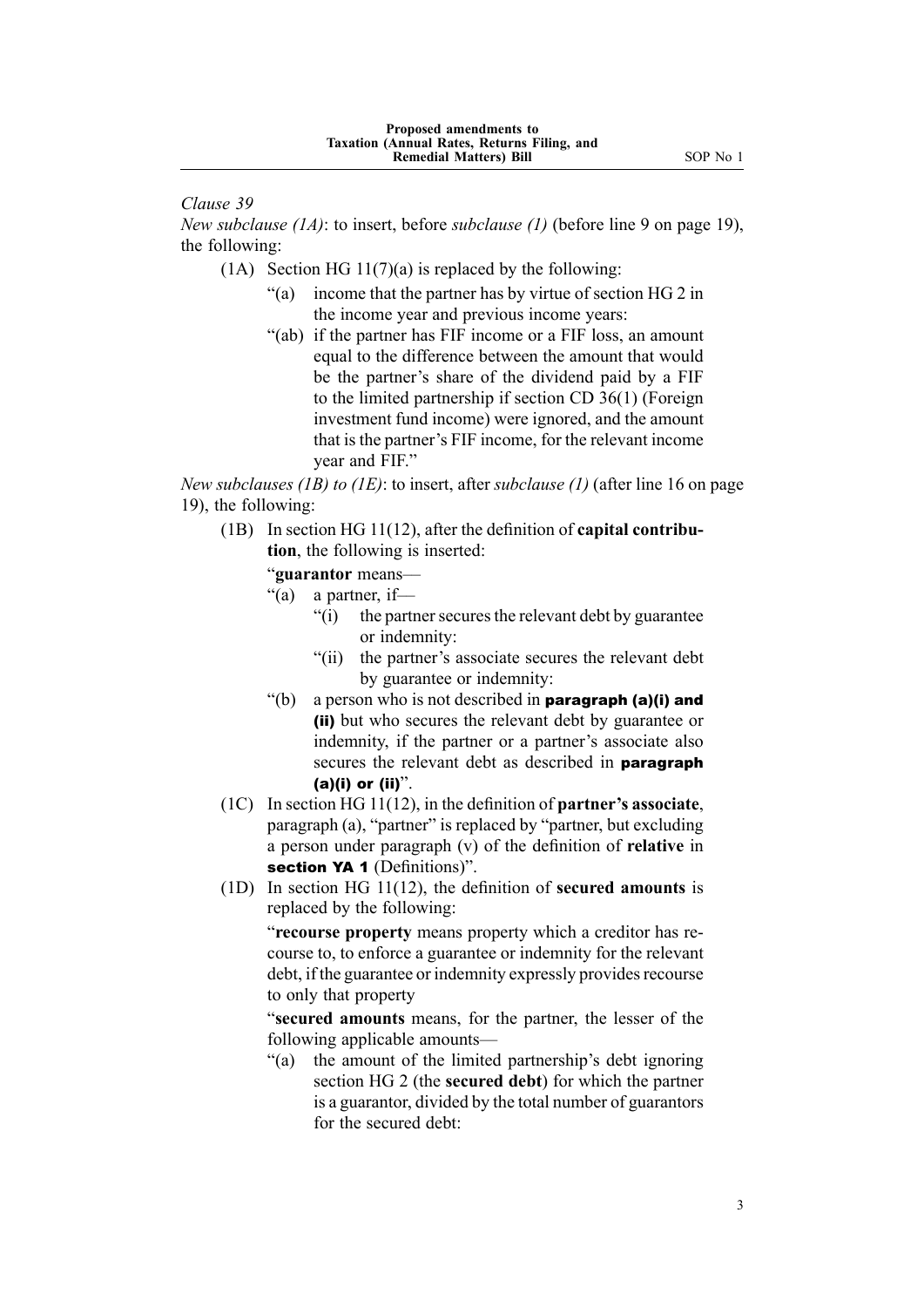| SOP No | 1 |
|--------|---|
|        |   |

- "(b) the proportion of the market value of recourse property that is attributable to the partner, net of higher-ranking calls whether actual, future or contingent."
- (1E) In section HG 11, in the list of defined terms, "FIF loss", "guarantor", and "recourse property" are inserted.

*New clauses 55B and 55C*

To insert, after clause *55* (after line 13 on page 23), the following:

### **55B Qualifying companies: transition into partnership**

- (1) In section HZ 4B(5), in the words before the paragraphs, "subsection (2)" is replaced by "subsection (2) for the transitional income year and later years".
- (2) Section HZ  $4B(5)(a)$  is replaced by the following:
	- "(a) for calculating amounts under section HG  $11(5)(a)$  for shares that were held at the end of the income year (the **last year**) before the transitional income year, they may choose to use the market value or the accounting book value of those shares as at the end of the last year. Calculations under section HG  $11(7)(b)$  and  $(8)(b)$  are changed to account for the valuation under this paragraph; or".

## **55C Qualifying companies: transition into look-through companies**

- (1) In section HZ  $4C(2)$ , in the words before the paragraphs, "the look-through company" is replaced by "the look-through company for the transitional income year and later years".
- (2) Section HZ  $4C(2)(a)$  is replaced by the following:
	- "(a) for calculating amounts under section HB  $11(5)(a)$  for shares that were held at the end of the income year (the **last year**) before the transitional income year, they may choose to use the market value or the accounting book value of those shares as at the end of the last year. Calculations under section HB 11(7)(b) and (8)(b) are changed to account for the valuation under this paragraph; or".

### *Clause 88*

*New subclause (8B)*: to insert, after *subclause (8)* (after line 33 on page 33), the following:

- (8B) The following isinserted in the appropriate alphabetical order:
	- "**guarantor** is defined in—
		- "(a) section HB 11(12) (Limitation on deductions by persons with interests in look-through companies) for the purposes of that section: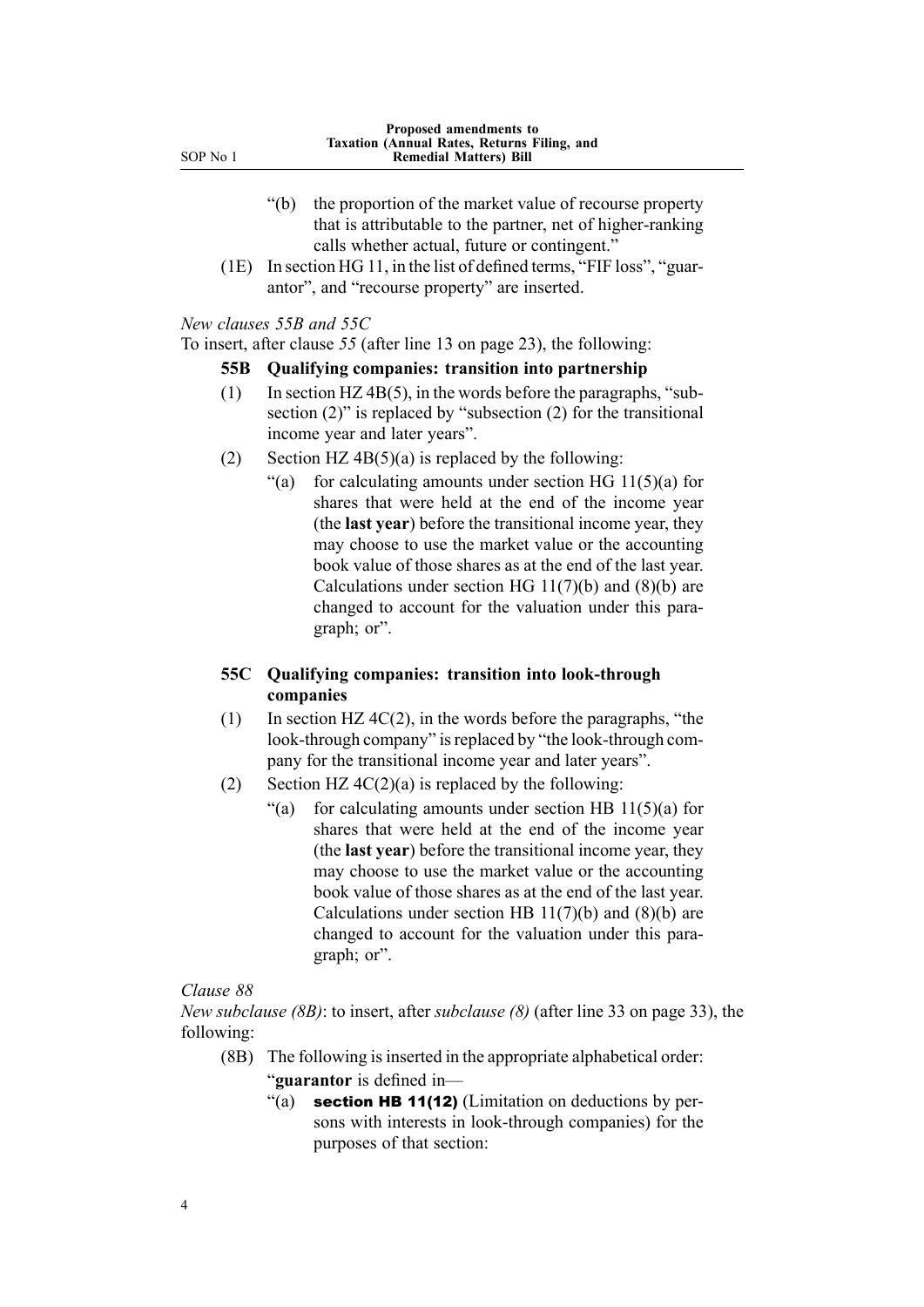*New subclauses (12B) and (12C)*: to insert, after *subclause (12)* (after line 10 on page 34), the following:

(12B) The following is inserted in the appropriate alphabetical order:

"**owner's associate** is defined in section HB 11(12) (Limitation on deductions by persons with interests in look-through companies) for the purposes of that section".

(12C) In the definition of **ownership interest**, "and section YC 18B (Corporate reorganisations not affecting economic ownership)" is replaced by ", and in sections YC 18B and **YC 19B** (which relate to corporate reorganisations)".

*New subclause (14B)*: to insert, after *subclause (14)* (after line 33 on page 34), the following:

(14B) The following is inserted in the appropriate alphabetical order:

"**recourse property** is defined in—

- "(a) section HB 11(12) (Limitation on deductions by persons with interests in look-through companies) for the purposes of that section:
- "(b) section HG 11(12) (Limitation on deductions by partners in limited partnerships) for the purposes of that section".

*New clause 88B*

To insert, after *clause 88* (after line 22 on page 35), the following:

# **88B When sections YC 8 to YC 19 apply**

In section YC 7, in both the heading and the text, "YC 19" is replaced by "YC 19B".

# *Clause 89*

To omit *clause 89* (lines 23 to 26 on page 35) and substitute the following:

# **89 Reverse takeovers**

In section YC  $18(6)$ ,—

- (a) "this section" is replaced by "this section and **section** YC 19B":
- (b) "as determined under section" is replaced by "determined by applying section" in each place where it appears.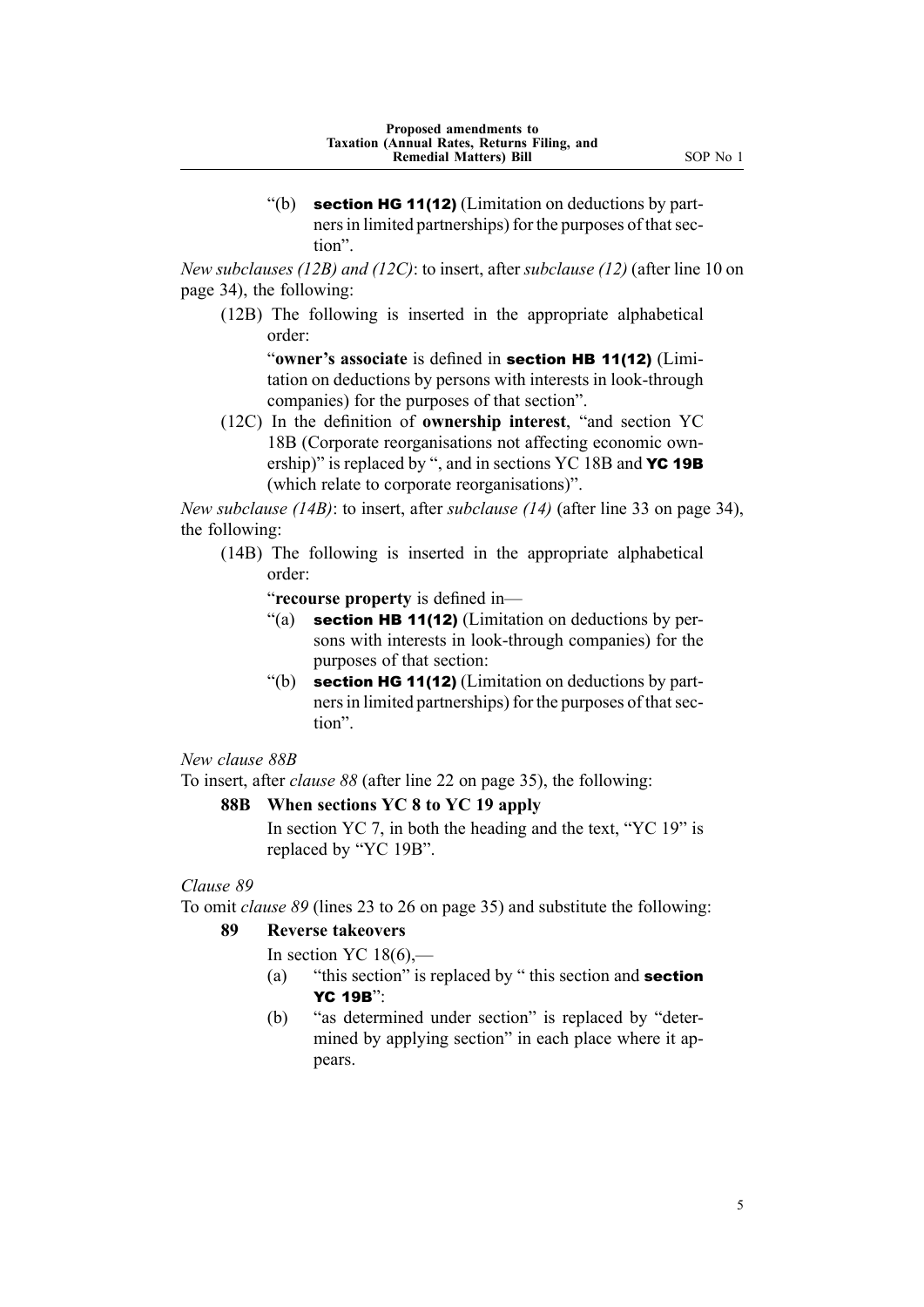SOP No 1

#### *New clause 90B*

To insert, after *clause 90* (after line 30 on page 35), the following:

# **90B New section YC 19B**

After section YC 19, the following is inserted:

#### "**YC 19B Treatment when certain trusts terminated**

"*When this section applies*

- "(1) This section applies when—
	- "(a) <sup>a</sup> trust established for the sole benefit of the New Zealand governmen<sup>t</sup> or an overseas governmen<sup>t</sup> is terminated; and
	- "(b) all the ownership interests held by the trustees of the trust in <sup>a</sup> company are transferred to the governmen<sup>t</sup> beneficiary.

"*Date of acquisition of shares*

"(2) The governmen<sup>t</sup> beneficiary is treated as acquiring the ownership interests transferred by the trustees on the date the trustees acquired the ownership interests.

"*Definition*

"(3) In this section, **ownership interest** has the meaning given in section YC 18(6)."

Defined in this Act: company, New Zealand, ownership interest, trustee

# **Explanatory note**

This Supplementary Order Paper (**SOP**) proposes amendments to the Taxation (Annual Rates, Returns Filing, and Remedial Matters) Bill. The changes are remedial and technical in nature. The changes––

- • correct issues with some definitions in the look-through company and limited partnerships deduction limitation regimes. Multiple guarantors, associated guarantors, and multiple guarantees are dealt with on the basis of apportionment. Limited recourse guarantees are dealt with on the basis of apportionment of property at risk:
- • correct application and valuation issues for the initial basis calculations when transitioning from <sup>a</sup> qualifying company to either <sup>a</sup> look-through company or <sup>a</sup> limited partnership:
- • allow certain FIF-related amounts to count positively in the basis calculation for look-through companies and limited partnerships:
- • allow continuity of corporate shareholding for tax purposes when <sup>a</sup> trust established for the sole benefit of <sup>a</sup> governmen<sup>t</sup> beneficiary is terminated and the shareholding is transferred to the governmen<sup>t</sup> body.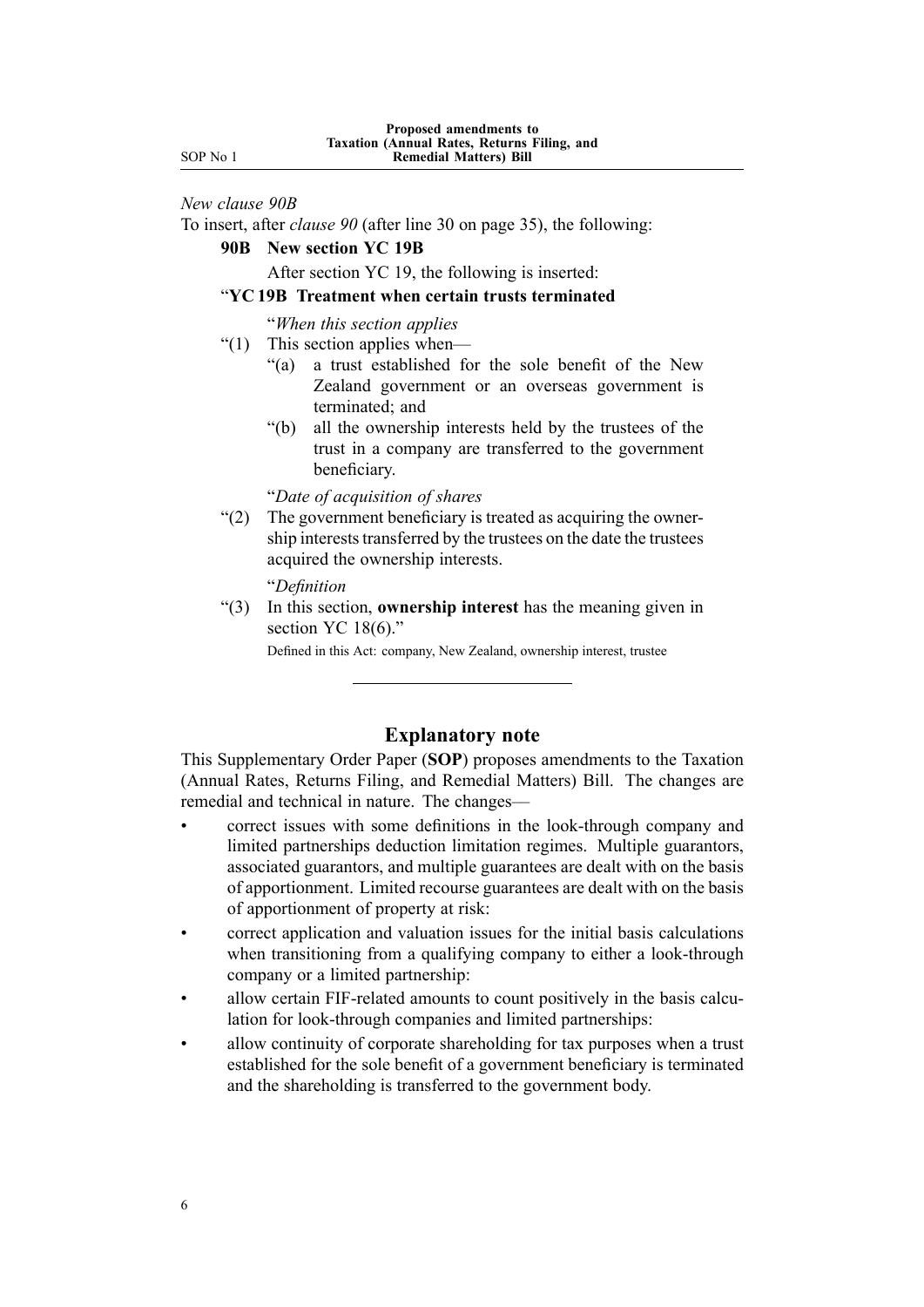#### *Clause by clause analysis*

Changes to *clause 2* provide appropriate commencement dates for the inserted clauses.

*New clause 35B* amends *section HB 11(7) of the Income Tax Act 2007* (the **Act**) and replaces *section HB 11(12) of the Act* to correct the calculation of FIF income in the look-through companies deduction limitation regime and to insert new definitions for *guarantor*, *owner's associate*, and *recourse property* for that regime. Also, the definition of *secured amounts* is corrected, so that the calculation of secured amounts in the look-through companies deduction limitation regime is on an apportionment basis.

*New clause 39(1A)* amends *section HG 11(7) of the Act* to correct the calculation of FIF income in the limited partnerships deduction limitation regime.

*New clauses 39(1B) to (1E)* amend *section HG 11(12) of the Act* to insert new definitions of *guarantor* and *recourse property*, and to amend the definition of *partner's associate*, for the limited partnerships deduction limitation regime. Also, the definition of *secured amounts* is corrected, so that the calculation of secured amounts in the limited partnerships deduction limitation regime is on an apportionment basis.

*New clause 55B* amends*section HZ 4B of the Act* to correct application and valuation issuesfor the initial basis calculations when transitioning from <sup>a</sup> qualifying company to <sup>a</sup> limited partnership.

*New clause 55C* amends*section HZ 4C of the Act* to correct application and valuation issues for the initial basis calculations when transitioning from a qualifying company to <sup>a</sup> look-through company.

Changes to *clause 88* provide appropriate defintions, in *section YA 1 of the Act*. *New subclause (8B)* inserts <sup>a</sup> definition of *guarantor* consequential to the changes in *new clauses 35B and 39(1B)*. *New subclause (12B)* inserts <sup>a</sup> definition of *owner's associate* consequential to the changes in *new clause 35B*. *New subclause (12C)* amends the definition of *ownership interest* consequential to allowing continuity of corporate shareholding for tax purposes when <sup>a</sup> trust established for the sole benefit of <sup>a</sup> governmen<sup>t</sup> beneficiary is terminated and the shareholding is transferred to the governmen<sup>t</sup> body. *New subclause (14B)* inserts <sup>a</sup> definition of *recourse property* consequential to the changes in *new clauses 35B and 39(1B)*.

*New clause 88B* amends *section YC 7 of the Act* consequential to allowing continuity of corporate shareholding for tax purposes when <sup>a</sup> trust established for the sole benefit of <sup>a</sup> governmen<sup>t</sup> beneficiary is terminated and the shareholding is transferred to the governmen<sup>t</sup> body.

*New clause 89* amends *section YC 18 of the Act* consequential to allowing continuity of corporate shareholding for tax purposes when <sup>a</sup> trust established for the sole benefit of <sup>a</sup> governmen<sup>t</sup> beneficiary is terminated and the shareholding is transferred to the governmen<sup>t</sup> body.

*New clause 90B* inserts <sup>a</sup> *new section YC 19B of the Act* to allow continuity of corporate shareholding for tax purposes when <sup>a</sup> trust established for the sole